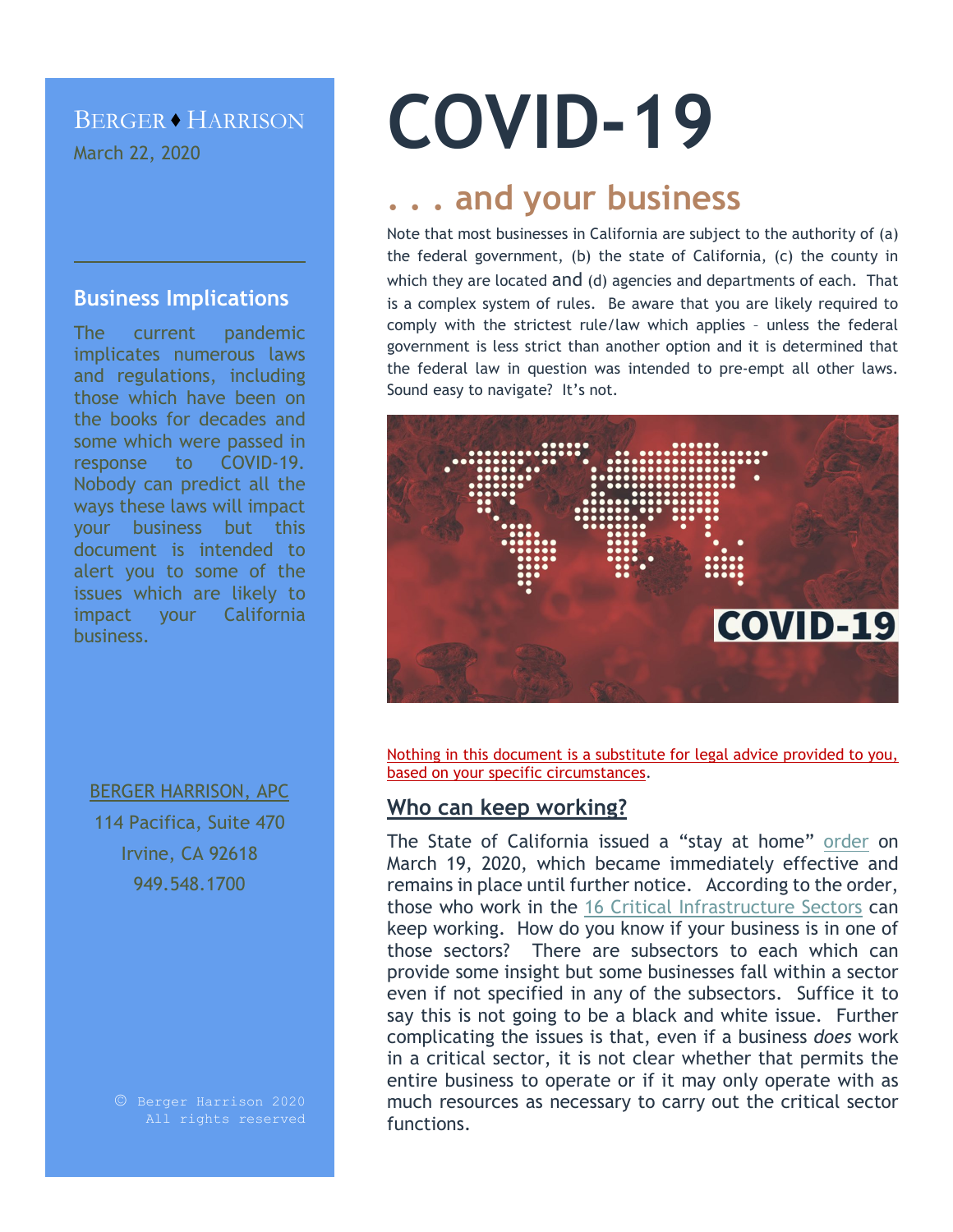#### **What about keeping my workplace safe?**

If your employees can work from home, that yields many benefits. Be aware that employers are required to reimburse employees for certain expenses incurred to enable them to work from home, like the cost of internet and phone – and possibl y the cost for a laptop or other equipment. For employees not working from home . . .

Employers are required, by OSHA regulations among others, to maintain a safe work environment. To promote a safe environment, you should undertake reasonable efforts to sanitize items and surfaces and to enforce social distancing. OSHA has numerous resources related to [dealing with COVID](https://www.osha.gov/SLTC/covid-19/)  [concerns in the workplace.](https://www.osha.gov/SLTC/covid-19/) Also, if you have (or had) an employee or other person on your business premises who was diagnosed with COVID-19 (or exhibits its [symptoms\)](https://www.cdc.gov/coronavirus/2019-ncov/symptoms-testing/symptoms.html), you are probably required to warn other employees of the heightened risk of becoming infected with the virus. However, you should stop short of identifying any specific person who has been diagnosed with COVID -19 because doing so could violate the privacy rights of that person, including their rights under the ADA (whereas rights under HIPAA are only implicated if the employer learns of the infection from a health insurance carrier).

**[Tags: OSHA, CAL -OSHA, ADA]**

#### **Can I require someone to come to work?**

**This is a common question but it is better phrased as, "Can I** fire **someone who won't come to work?" The answer would have been "it depends." However, in light of the Families First Coronavirus Response Act, the answer is probably no. The word "probably" is used because we cannot anticipate what factors may be present in every situation or at every stage of this nightmare .**

#### **Can I fire or lay off employees because my business has declined or is likely to decline?**

Strictly speaking, yes - subject to certain exceptions. If you fire someone or lay them off simply because you need to reduce your workforce and your overhead, that is likely legal. However, if you fire or lay someone off because he/she is sick or caring for someone who is sick, that likely violates the law. Always remember this: it doesn't matter *why* you fire someone. What matters is why a judge, jury or arbitrator *believes* you fired someone. The truth only matters if you can prove it  $\ldots$  and even if you can prove it, it might cost you \$200,000 to do so.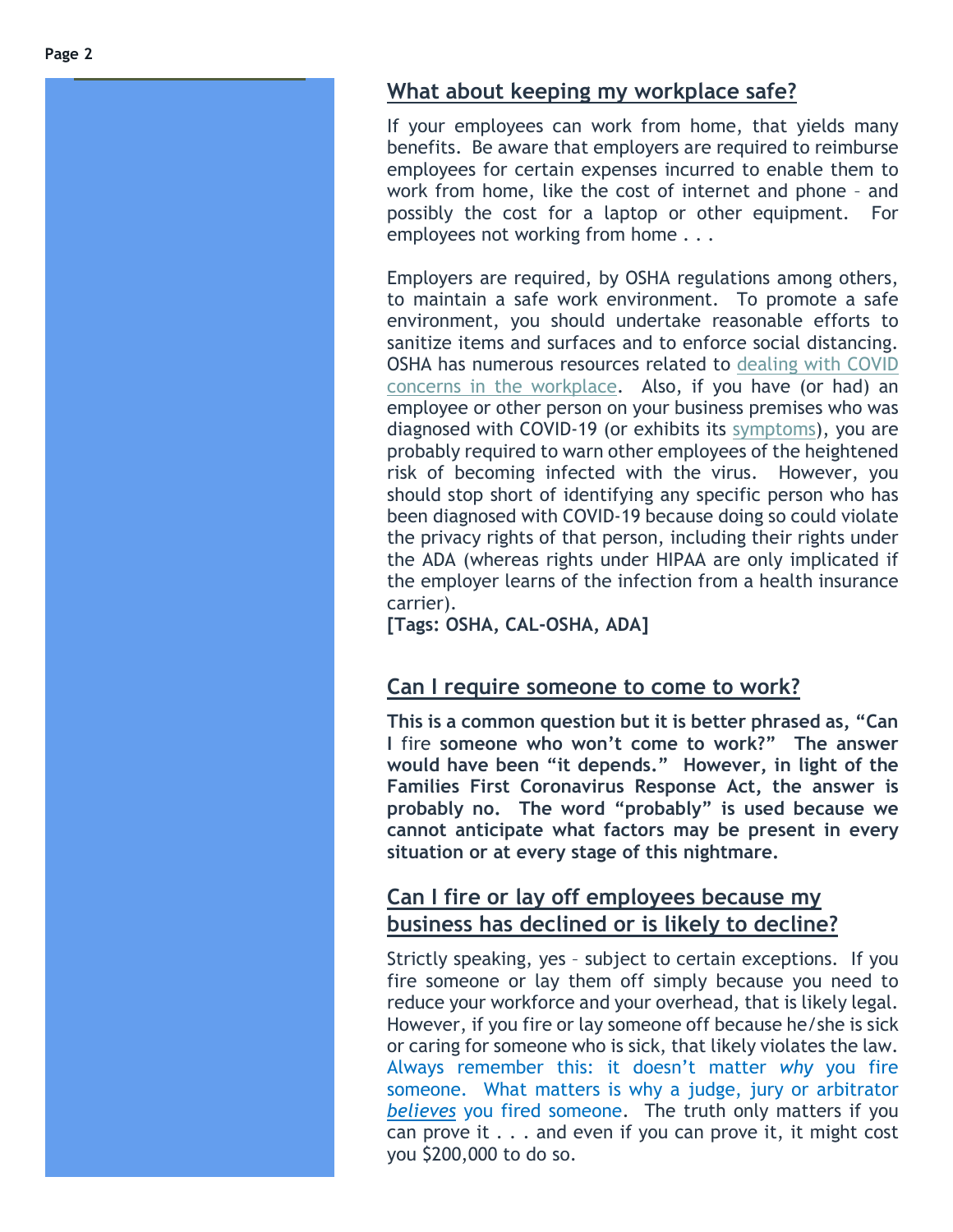California employers are always at risk of being sued when they fire someone – even when they do it lawfully. The COVID -19 issues, including the new legislation (some discussed below), make this complicated field that much more complicated. You can fire someone as a reduction in force but the attorney for the person you fire may argue that you were actually motivated by some other – unlawful reason. Providing severance pay and securing a written release of claims is often the best practice for terminating an employee and it is equally advisable under current circumstances.

#### **What if my employee contracts COVID -19 at work?**

Without getting into possible exceptions, injuries suffered in the workplace are covered by the worker's compensation system.

#### **Must I pay those who stay home ?**

The US Government passed a law [\(Families First Coronavirus](https://www.congress.gov/bill/116th-congress/house-bill/6201/text)  [Response Act\)](https://www.congress.gov/bill/116th-congress/house-bill/6201/text) which provides up to 80 hours of paid sick leave to many full -time workers who are unable to work (including unable to 'telework') because of any of these reasons:

- 1. they are subject to a government quarantine or isolation order related to COVID -19
- 2. they were told by a health care provider to quarantine due to COVID -19 concerns
- 3. they are experiencing symptoms of COVID -19 and seeking diagnosis
- 4. they are caring for someone who fits category 1 or 2, above
- 5. they are caring for their son or daughter if the child's school or child care facility is closed due to COVID -19
- 6. they are experiencing other conditions which certain other governmental agencies have deemed sufficient to trigger this right to sick pay

#### NOTES

- No. 1 from the list above covers a large number of California employees in light of the "stay at home" order issued by Gavin Newsom on March 19, 2020.
- This act (FFCRA) becomes effective on April 2, 2020 and expires on December 31, 2020.
- The amount of the payment can vary. It caps at \$511 per day for full -time workers. The amounts owed under (4), (5) and (6) above are capped at \$200 per day. The benefits mandated by this act are *in addition* to others which are otherwise owed.